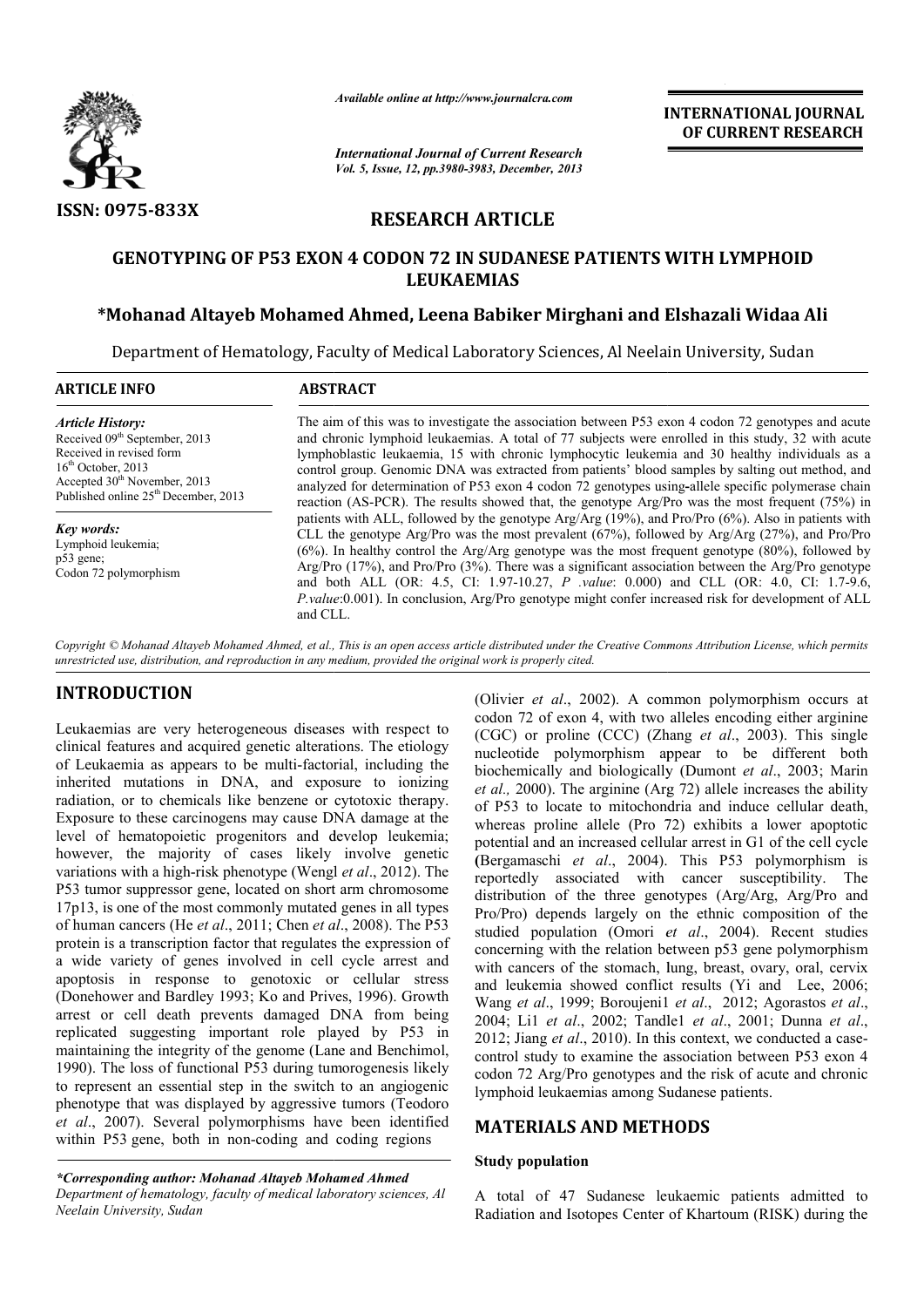period from July to September 2013 were enrolled in this study, 32 patients (31 male and 1 female) with Acute Lymphoblastic Leukemia (ALL) and 15 (13 male and 2 female) with Chronic Lymphocytic Leukemia (CLL). In addition, 30 healthy individuals were used as a control group.

#### Sample collection and DNA extraction

Blood samples were collected from all patients and control group in Ethylene Diamine Tetra Acetic Acid (EDTA) and genomic DNA was extracted by salting out method.

#### Polymerase Chain Reaction (PCR)

Analysis of the P53 exon 4 codon 72 genotype was performed by Allele-Specific PCR (AS-PCR). The primer sequences used were as follow:

Pro specific primers:

Sense primer: 5' GCC AGA GGC TGCTCC CCC 3' Antisense primer: 5' CGT GCAAGT CAC AGA CTT 3'

Arg specific primers:

Sense primer: 5' TCC CCC TTG CCG TCC CAA 3' Antisense primer: 5' CTG GTG CAG GGG CCA CGC 3' .

PCR reaction mixture of 20 μl was prepared for each sample. It consists of 3 μl of genomic DNA, 0.5 μl of each primer, 4 μl of "5X FIREPoL" ready to load master mix (SOLIS BIODYNE, ESTONIA) and 12 μl distilled water. Thermocycling conditions for Arg allele include initial denaturation at  $94^{\circ}$  C for 3 minutes followed by 35 cycles of denaturation at 94°C for 30 seconds, annealing at 60.0°C for 30 seconds and extension at 72°C for 30 seconds, followed by a final extension at 72°C for 5 minutes. Thermocycling conditions for Pro allele were similar to Arg allele except that, annealing temperature was 54°C. After amplification, PCR products and 50 bp DNA ladder (SOLIS BIODYNE, ESTONIA) were run on 3% agarose gel containing ethidium bromide and identified under UV transilluminator using gel documentation system (SYNGENE, JAPAN)

#### Statistical analysis

Data of this study was collected by structured interview questionnaire and from patients' medical files, and analyzed using Statistical Package for Social Sciences (SPSS). Frequencies of different genotypes were calculated, and correlation of genotypes with study groups was calculated by Chi-square test*.* The Hardy–Weinberg equilibrium was tested by a goodness-of-fit  $X^2$  test to compare the observed genotypic frequencies in normal individuals to the expected genotypic frequencies calculated from the observed allelic frequencies.

#### Ethical considerations

This study was approved by RICK and faculty of medical laboratory sciences, Al Neelain University, and informed consent was obtained from each patient before sample collection.

### RESULTS

A total of 47 Sudanese patients were enrolled in this study, 32(68%) with ALL and 15(32%) with CLL. 31(96.8%) of patients with ALL were males and 1(3.2%) was female. Of those with CLL  $13(86.7%)$  were males and  $2(13.3%)$  were females. Further 30 healthy individual were included as a control group. Genotyping of P53 exon 4 codon72 was performed by AS-PCR. As shown in figure (1) the size of the amplified fragment of Pro allele was 177 bp; whereas Arg allele demonstrated a 141 bp fragment. The genotype Arg/Pro was the most frequent (75%) in patients with ALL, followed by the genotype Arg/Arg (19%) and Pro/Pro (6%). Also in patients with CLL the genotype Arg/Pro was the most prevalent (67%), followed by Arg/Arg (27%) and Pro/Pro (6%). In healthy controls the Arg/Arg genotype was the most frequent genotype (80%), followed by Arg/Pro (17%) and Pro/Pro (3%). There was a significant association between the





(B)

Figure 1. PCR amplification of the TP53 codon 72 sequences. PCR products were electrophoresed through a 3% agarose gel from genomic DNA from (A) Arg allelefrgment (B) Pro allele fragment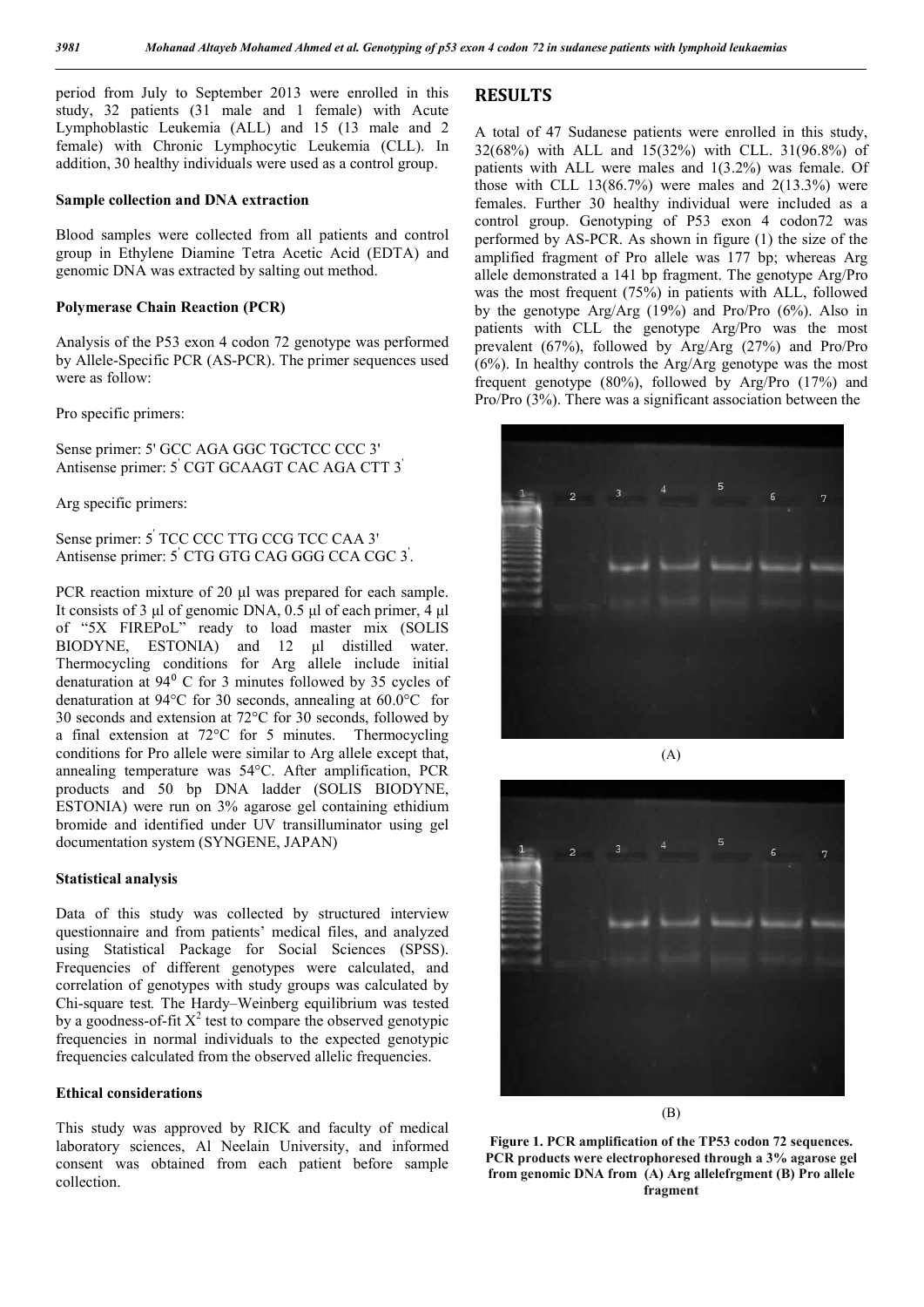Arg/Pro genotype and both ALL (OR: 4.5, CI: 1.97-10.27, *P.value*: 0.000) and CLL (OR: 4.0, CI: 1.7-9.6, *P.value*:0.001). Arg allele frequencies were 0.56 in patients with ALL, 0.60 in patients with CLL, and 0.88 in control group; while Pro allele frequencies were 0.44 in patients with ALL, 0.40 in patients with CLL, and  $0.12$  in control group. However, a significant deviation from the Hardy–Weinberg equilibrium was observed in patients with ALL ( $X^2 = 8.79$ , df=2 and P=0.012) but not in patients with CLL  $(X^2= 2.3, df=2$  and P= 0.32) and control group ( $X^2$ = 1.09, df=2 and P= 0.58).

### DISCUSSION

A common polymorphism in *TP53* gene, unique to humans is located within the proline rich region of *TP53* gene at codon 72 in exon 4 and encodes protein either with proline or arginine (Zhang *et al*., 2003). A recent study demonstrated the influence of *TP53 codon72* polymorphism on DNA repair capacity indicating that *TP53* 72 Pro variant activates several *TP53* dependent target genes involved in DNA repair more efficiently than the 72 Arg variant expressing cells (Siddique *et al*., 2005). It has been suggested that the *TP53 codon 72*  polymorphism may influence expression of the *TP53* gene since the substitution occurs within the *TP53* transactivation domain (Gottlieb and Moshe, 1998; Wang *et al*., 1999). In this study, we examined the prevalence of P53 codon 72 genotypes in Sudanese ALL and CLL patients with comparison to control group. Our results showed that Arg/Pro genotype was the most common among patients with ALL and CLL followed by Arg/Arg and Pro/Pro consequently. In control group Arg/Arg was the most common genotype, followed by Arg/Pro and Pro/Pro consequently. There was a significant association between the Arg/Pro genotype and both ALL (OR: 4.5, CI: 1.97-10.27, *P .value*: 0.000) and CLL (OR: 4.0, CI: 1.7-9.6, *P.value*: 0.001).

The results of many studies concerning with the association of P53 Arg/Pro polymorphism in haematological and nonhaematological malignancies in different populations showed conflict results. Dunna *et al.,* 2012 studied the association of P53 codon 72 polymorphism with acute leukemia and reported that Arg/Pro genotype was the most common in both patients and controls, also they didn't found a significant correlation between Arg/Pro genotype and ALL. Another study by Sturml *et al*., 2005 reported that in patients with B-CLL Arg/Arg was the most common followed by Arg/Pro and Pro/Pro. Molecular epidemiological studies conducted on patients with nonhaematological malignancies showed that Pro/Pro genotype has been associated with increased susceptibility to stomach cancer and lung cancer (Yi and Lee, 2006; Wang *et al*., 1999). However presence of Arg/Arg genotype has been associated with increased susceptibility to cervical cancer and ovarian cancer (Agorastos *et al*., 2004; Li1 *et al*., 2002). Presence of Arg/Pro genotype has been associated with increased susceptibility to breast cancer (Boroujeni1 *et al*., 2012). On the other hand the association of the P53 genotypes with susceptibility to oral cancer was not observed. These variations in these studies could be related to the ethnic variations as these studies included patients from different populations (Omori *et al*., 2004; Tandle1 *et al*., 2001). In the present study, arg allele frequency was 0.56 in patients with ALL, 0.60 in patients with CLL, and 0.88 in control group. Pro allele

frequency was 0.44 in patients with ALL, 0.40 in patients with CLL, and 0.12 in control group. These findings consist with the fact that, the arginine (Arg 72) allele increases the ability of P53 to locate to mitochondria and induce cellular death, whereas proline allele (Pro 72) exhibits a lower apoptotic potential and an increased cellular arrest in G1 of the cell cycle (Bergamaschi *et al*., 2004). This more supported by our finding that, a deviation from Hardy- Weinberg equilibrium was observed in patients with ALL. Studies carried out in Sudan concluded that P53 Arg/Pro polymorphism has different pattern of frequency in different types of cancer among Sudanese patients (Eltahir *et al*., 2012).

### **REFERENCES**

- Agorastos T, Masouridou S, Lambropoulos AF, Chrisafi S, Miliaras D, Pantazis K, Constantinides TC, Kotsis A, Bontis I. 2004. P53 codon 72 polymorphism and correlation with ovarian and endometrial cancer in Greek women. *Eur. J. Cancer Prev*.13:277–280
- Bergamaschi G, Merante S, Orlandi E, Galli A, Bernasconi P, Cazzola M. 2004. TP53 codon 72 polymorphism in patients with chronic myeloid leukemia. *Haematologica*., 89(7):868-869.
- Boroujeni1 H.R, Karimi M, Moshkelani S and Parsaei P. 2013. Association of the p53 codon 72 polymorphism with breast cancer in central part of Iran, *African Journal of Pharmacy and Pharmacology*., 7(7):356-359.
- Chen RH, Chang CT, Wang TY, Huang WL, Tsai CH, Tsai FJ. 2008. P53 Codon 72 Proline/Arginine Polymorphism and Autoimmune Thyroid Diseases, *J. Clin. Lab. Anal*. 22:321–326.
- Donehower, L.A., Bardley A. 1993. The tumor suppressor p53. *Biochimicaet Biophysica Act*., 1155: 181-205.
- Dumont P, Leu JI, Della Pietra AC, George DL, Murphy M. 2003. The Codon 72 polymorphic variants of p53 have markedly different apoptotic potential. *Nat Genet*., 33(3):357-365.
- Dunna N.R, Vure S, Sailaja K, Surekha D, Raghunadharao D, Rajappa S, Vishnupriya S. 2012. TP53 Codon 72 Polymorphism and Risk of Acute Leukemia *Asian Pacific J Cancer Prev.,* 13: 347-350
- Eltahir HA, Adam AA, Yahia ZA, Ali NF, Mursi DM, Higazi AM, Eid NA, Elhassan AM, Mohammed HS, Ibrahim ME. 2012. p53 Codon 72 arginine/proline polymorphism and cancer in Sudan. *Molecular Biology Reports*., 39 (12):10833-10836.
- Gottlieb E, Moshe O. 1998. P53 facilitates pRb cleavage in IL-3-deprived cells: novel pro-apoptotic activity of p53. *EMBO J*., 17: 3587-96.
- He XF, Su J, Zhang Y, Huang X, Liu Y, Ding DP, Wang W, Arparkorn K. 2011. Association between the p53 polymorphisms and breast cancer risk: meta-analysis based on case-control study. *Breast Cancer Res and Treat*., 130 (2):517-529.
- Jiang P, Liu J, Li W, Zeng X, Tang J. 2010. Role of p53 and p21 polymorphisms in the risk of cervical cancer among Chinese women. *Acta Biochim. Biophys. Sin*., 42:671–676.
- Ko LJ, Prives C .1996. p53: puzzle and paradigm. *Genes Dev*., 10:1054-72.
- Lane DP, Benchimol S. 1990. p53: oncogene or anti-oncogene. *Genes & Development*., 4: 1-8.